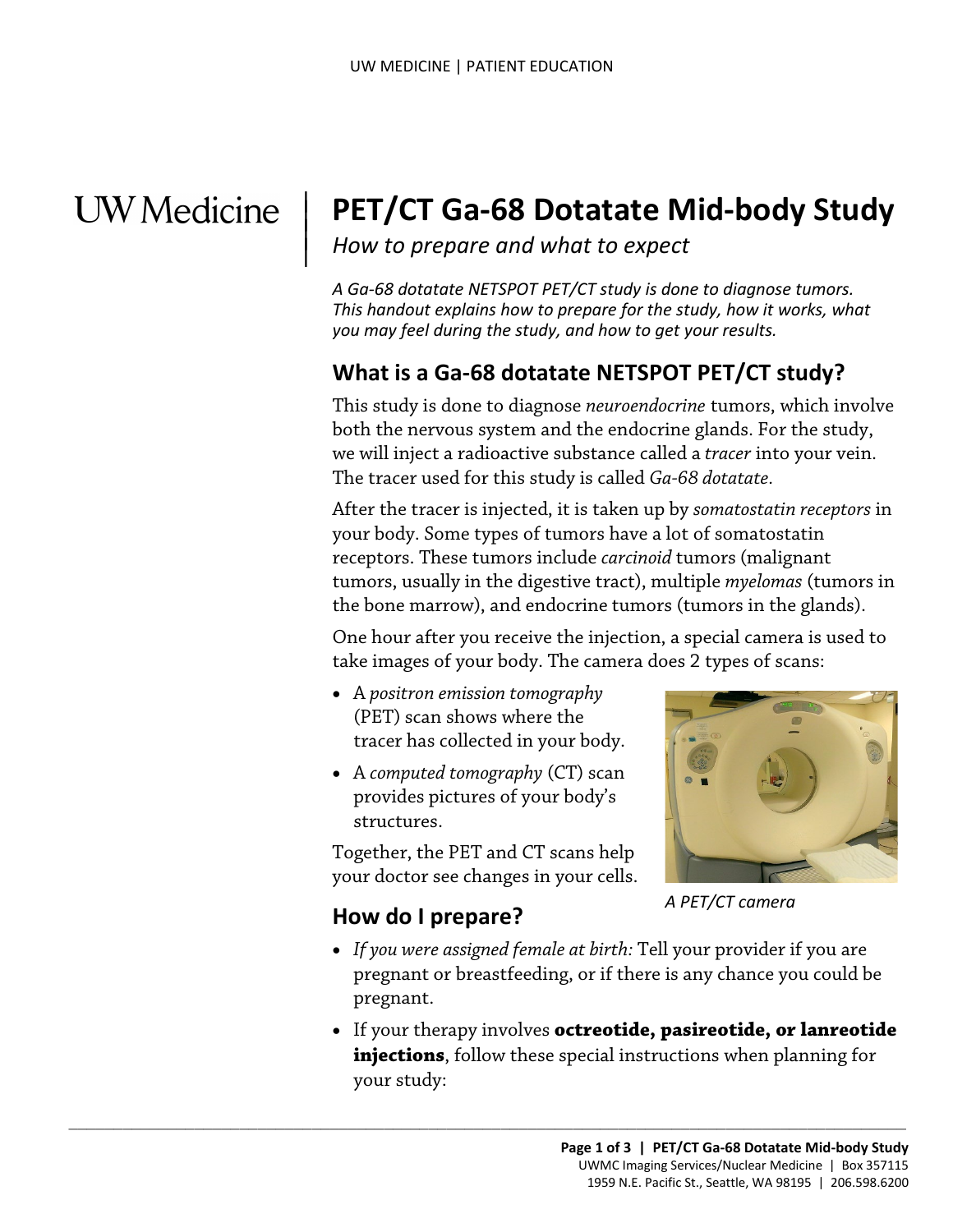- **Sandostatin (octreotide):** This drug is given every day. Do **not**  take this drug for 24 hours before your Ga-68 study. Talk with the doctor who prescribed this drug. Find out if it is OK to pause your medicine for this study.
- weeks. Schedule your Ga-68 study for 1 to 2 days before your next injection. • **Sandostatin LAR (octreotide):** This drug is given every 4
- **Signifor (pasireotide):** This drug is given 2 times a day. Talk with the doctor who prescribed this drug. Find out if it is OK to pause your medicine for this study. Then call Nuclear Medicine Scheduling at 206.598.4240 to find out when to schedule your Ga-68 study.
- Schedule your Ga-68 study for 1 to 2 days before your next Ga-68 study.<br>
• **Signifor LAR (pasireotide):** This drug is given every 4 we Schedule your Ga-68 study for 1 to 2 days before your next injection.<br>
• **Somatuline Depot (lanreotide):** This drug is given every 4 weeks. Schedu • **Signifor LAR (pasireotide):** This drug is given every 4 weeks. injection.
	- your next injection. • **Somatuline Depot (lanreotide):** This drug is given every 4 weeks. Schedule your Ga-68 study for 1 to 2 days before

#### **What can I expect when I arrive for the study?**

A nuclear medicine technologist, a nurse, or both, will help you get ready for the study.

- • *If you were assigned female at birth:* **Before** the study begins, tell the technologist if there is any chance you could be pregnant.
- We will insert an *intravenous* (IV) tube into a vein in your arm or hand.
- The technologist will inject the tracer into your IV.
- You will relax for about 45 minutes while the tracer flows through your body.
- We will then take you to the PET/CT scan area.
- • We will ask you to lie on your back, with your arms above your head, on the scanner table.
- The PET/CT camera will take images.

 $\_$  ,  $\_$  ,  $\_$  ,  $\_$  ,  $\_$  ,  $\_$  ,  $\_$  ,  $\_$  ,  $\_$  ,  $\_$  ,  $\_$  ,  $\_$  ,  $\_$  ,  $\_$  ,  $\_$  ,  $\_$  ,  $\_$  ,  $\_$  ,  $\_$  ,  $\_$  ,  $\_$  ,  $\_$  ,  $\_$  ,  $\_$  ,  $\_$  ,  $\_$  ,  $\_$  ,  $\_$  ,  $\_$  ,  $\_$  ,  $\_$  ,  $\_$  ,  $\_$  ,  $\_$  ,  $\_$  ,  $\_$  ,  $\_$  ,

 – Most scans cover from the base of your skull down to the middle of your thighs. This imaging takes about 25 minutes.